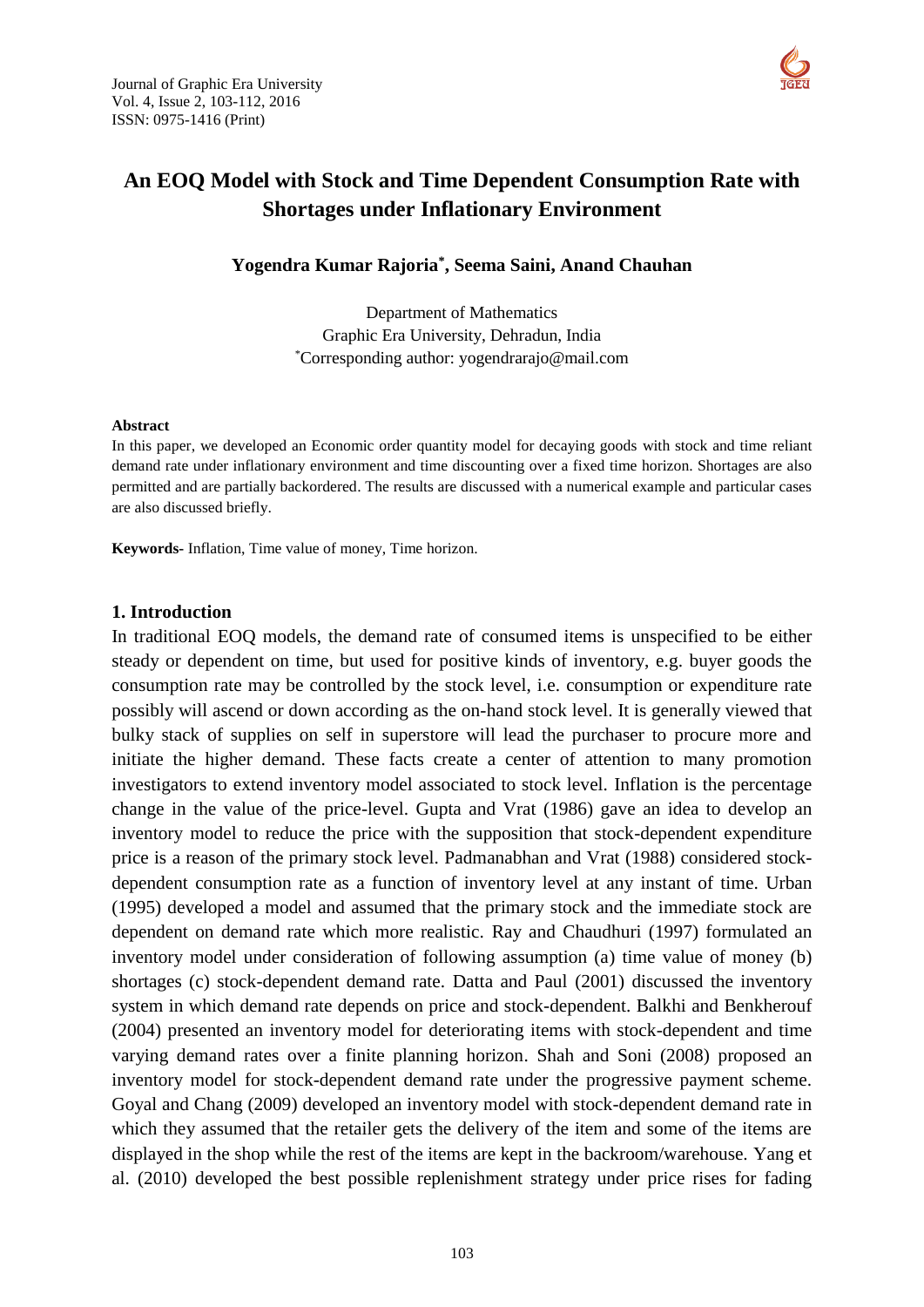

items with stock-dependent expenditure rate and partial backordering shortages. Patra and Ratha (2012) developed a replenishment policy for decaying items with a stock dependent consumption market under shortage and price rises. Sarkar and Sarkar (2013) formulated [a](http://www.sciencedirect.com/science/article/pii/S0264999312003240)  [model with time and stock-dependent demand](http://www.sciencedirect.com/science/article/pii/S0264999312003240) for decaying products with allowable shortages. Singh and Sharma (2014) studied an optimal trade-credit policy for perishable items deeming imperfect production and stock dependent demand. Chauhan and Singh (2014) discussed a best possible replacement and ordering strategy for time dependent demand and deterioration with low-cost cash flow investigation. Chauhan et al. (2016) proposed inventory model with a best possible replacement strategy for consumable substances taking account of time value of money.

This article can be as a growth of prior inventory models by included the individual property of deterioration, the inflation and the time value of money on the best possible replenishment approach over a predetermined time horizon, where the expenditure rate is presumed to be dependent on existing stock-level as well as dependent on moment in time and the shortages are partially backlogged.

# **2. Notations and Assumptions**

The following notations are used to develop the model:

- *r* : Money off rate, standing for the time value of money;
- *α* : Positive constant parameter;
- *a* : demand parameter,  $a > 0$ ;
- *b* : demand parameter,  $b > 0$ ;
- *β* : Stock-dependent parameter;
- $\gamma$  : Time dependent parameter;
- *δ* : Backlogging parameter, 0 <*δ*<1;
- *i* : Inflation rate:
- I(*t*) : Level of inventory at any time *t*;
- *R* : *r* $-i$ , standing for the net money off rate of price rises is constant;
- *H* : Time horizon;
- *T* : The replenishment cycle;
- *m* : The number of refill in the time horizon  $n = H/T$ ;
- $T_i$  : The whole time that is elapsed up to and plus the j<sup>th</sup> refill cycle (j=1,2,....,n) where  $T_0 = 0$ ,  $T_1 = T$ , and  $T_n = H$ ;
- $t_i$  : The point in time at which the inventory level in the j<sup>th</sup> refill cycle skip down to zero  $(i=1,2,...).n$ ;
- $T_i$ <sup> $+$ </sup>*j* : Time phase when shortages occur ( $i$ =1,2,…..n);
- *Q* : The 2nd, 3rd…..nth refill lot size;
- *I<sub>m</sub>* : Highest level of inventory;
- *A* : Ordering cost /refill;
- *C* : Item cost / unit time;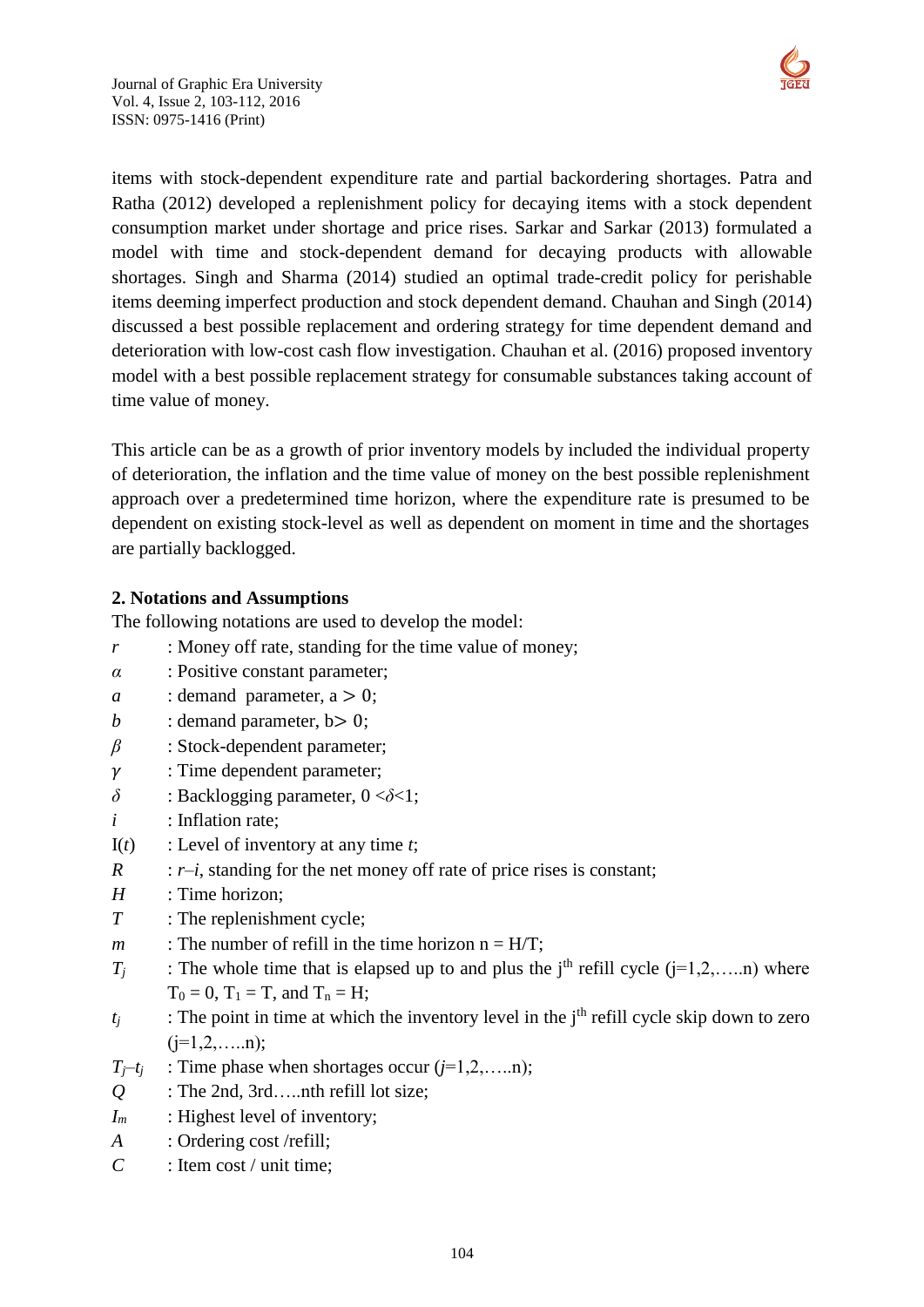

- *C<sup>h</sup>* : Holding cost / unit/ unit time;
- *C<sup>s</sup>* : Shortage cost /unit /unit time;
- *C<sup>o</sup>* : Opportunity cost / unit / unit time due to misplaced deal;
- TRC : Present worth of total cost for the duration of initial refill cycle;
- *TC* (*m*, *k*) : Total cost of inventory more than fixed time inventory;

The following assumptions are used to develop the model.

- (i) The expenditure rate D(t) at any point in time t is supposed to be  $\alpha + \beta I(t) + \gamma t$ , where *α* is a positive constant, *β* is the stock-dependent demand rate parameter,  $0 \le \beta$ ,  $\gamma \le 1$ , as well as I(*t*) is the level of inventory at any moment of time *t*.
- (ii) The rate of replenishment is not finite and nil lead time.
- (iii) The time horizon is fixed.
- (iv) Shortages are allowed which are backlogged at the rate of  $e^{-\delta t}$  where  $0 < \delta < 1$  and t is the passing time for next refill.
- (v) Deterioration rate is  $a + b$  *t*;  $a, b > 0$ .
- (vi) Product dealings are pursued by instantaneous hard cash flow.

### **3. Mathematical Model**

Assume the time horizon *H* is segregated into *n*one and the same intervals of length  $T = H/n$ . as shown in Figure 1. Therefore the reorder times over the time horizon *H* are  $T_i = iT$  ( $i=1$ , 2,.....n). The time for which there is rejection of shortage in every gap  $[jT, (j+1)T]$  be a portion of the preparation period *T* and is identical to  $kT$ , (0  $\lt k\lt 1$ ). Shortages take place at instance  $t_j = (k+j-1)T$ ,  $(j=1,2,...,n)$  and are collected until time  $t=jT$   $(j=1,2,...,n)$  and shortages are backlogged exponential.

Maximum quantity of stock items is replenished at  $T_0=0$  during the first replenishment cycle. The inventory level declines in time interval [0,  $t_1$ ] due to stock-dependent demand and deterioration. It reached zero at  $t = t_1$  and shortages takes place for the duration of the time interval  $[t_1, T]$  and accumulated until  $t = T_1$ .

Differential equation based on stock level are given by

$$
I'(t) + (a+b t) I(t) = -[ \alpha + \beta I(t) + \gamma t] \text{ with } I(t_1) = 0, 0 \le t \le t_1
$$
 (1)

$$
I'(t) = -(\alpha + \gamma t) e^{-\delta t}, t_1 \le t \le T
$$
\n<sup>(2)</sup>

The respective results of differential equations are

$$
I(t) = \alpha \exp\left(-(a+\beta)t - \frac{bt^2}{2}\right) \int_t^{t_1} (\alpha + \gamma x) \exp\left((a+\beta)x + \frac{bx^2}{2}\right) dx, 0 \le t \le t_1
$$
 (3)

and

$$
I(t) = -\frac{1}{\delta^2} \Big[ (\delta \alpha + \gamma) \Big( e^{-\delta t_1} - e^{-\delta t} \Big) + \delta \gamma \Big( t_1 e^{-\delta t_1} - t e^{-\delta t} \Big) \Big], t_1 \le t \le T
$$
 (4)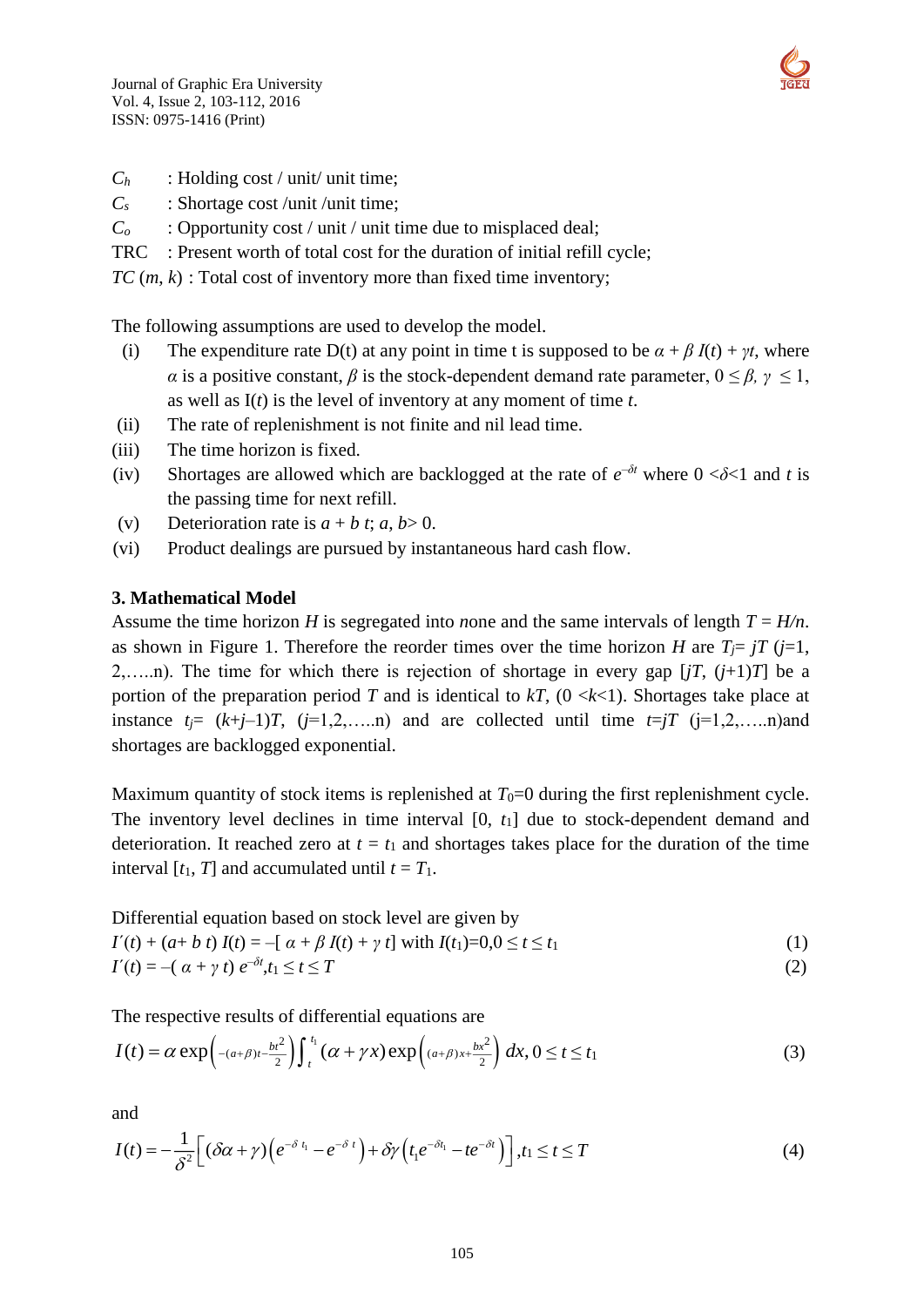

Journal of Graphic Era University Vol. 4, Issue 2, 103-112, 2016 ISSN: 0975-1416 (Print)

The maximum inventory level during first replenishment cycle is

$$
I(0) = I_m = \int_0^{t_1} (\alpha + \gamma x) e\left( (a+\beta)t + \frac{bt^2}{2} \right) dt
$$
 (5)

and the upper limit of shortage amount for the duration of the first replenishment, cycle which is backordered

$$
I_b = \frac{1}{\delta^2} \Big[ (\delta \alpha + \gamma) \Big( e^{-\delta t_1} - e^{-\delta T} \Big) + \delta \gamma \Big( t_1 e^{-\delta t_1} - T e^{-\delta T} \Big) \Big]
$$
(6)

The present worth of the ordering cost for the period of initial replenishment cycle is *A*, as the replenishment is finished at the beginning of every one cycle.

And the present worth of the holding cost of inventory for the duration of initial replenishment cycle is

H. C. = 
$$
C_h \int_0^{t_1} I(t)e^{-Rt}dt
$$
  
=  $C_h \left[ \int_0^{t_1} \exp\left(-\frac{a+\beta}{t_1} - \frac{b^2}{2}\right) \left\{ \int_t^{t_1} (\alpha + \gamma x) \exp\left(\frac{a+\beta}{x} - \frac{b^2}{2}\right) dx \right\} e^{-Rt} dt \right]$  (7)

The present worth of the shortage cost for the duration of initial replenishment cycle is

$$
SC = C_{s} \int_{t_{1}}^{T} \frac{1}{\delta^{2}} \Big[ (\delta \alpha + \gamma) \Big( e^{-\delta t_{1}} - e^{-\delta t} \Big) + \delta \gamma \Big( t_{1} e^{-\delta t_{1}} - t e^{-\delta t} \Big) \Big] e^{-Rt} dt
$$
  

$$
= \frac{C_{s}}{\delta^{2}} \Bigg[ \frac{\delta \alpha + \gamma}{R(\delta + R)} \Big\{ \delta e^{-(\delta + R)t_{1}} - \Big\{ (\delta + R) e^{-\delta t_{1}} - \text{Re}^{-\delta T} \Big\} e^{-RT} \Big\}
$$
  

$$
+ \frac{\delta \gamma}{R(\delta + R)^{2}} \Big\{ (\delta(\delta + R)t_{1} - R) e^{-(\delta + R)t_{1}} - \Big\{ (\delta + R)^{2} t_{1} e^{-\delta t_{1}} - R(\delta + R) T e^{-\delta T} - R e^{-\delta T} \Big\} e^{-RT} \Big\} \Big]
$$
(8)

The present worth of material cost for the duration of the first cycle  $[0, t_1]$  $\frac{1}{2}$   $(\delta \alpha + \gamma) \Big( e^{-\delta t_1} - e^{-\delta T} \Big) + \delta \gamma \Big( t_1 e^{-\delta t_1} - T e^{-\delta T} \Big)$ *RT t*  $-\delta T$   $\lambda$   $\sigma$   $\lambda$   $-\delta t$   $\sigma$   $-\delta T$  $C_p = CI_m + \frac{Ce^{-\kappa t}}{\delta^2} \left[ (\delta \alpha + \gamma) \left( e^{-\delta t_1} - e^{-\delta T} \right) + \delta \gamma \left( t_1 e^{-\delta t_1} - T e^{-\delta t_2} \right) \right]$  $=CI_{m}+\frac{Ce^{-\kappa r}}{\delta^{2}}\bigg[\big(\delta\alpha+\gamma\big)\bigg(e^{-\delta t_{1}}-e^{-\delta T}\bigg)+\delta\gamma\bigg(t_{1}e^{-\delta t_{1}}-Te^{-\delta T}\bigg)\bigg]$ (9)

Opportunity cost payable to lost sale

$$
O. C. = C_o \int_{t_1}^{T} (\alpha + \gamma t) \left(1 - e^{-\delta t}\right) e^{-Rt} dt
$$
  
\n
$$
= C_o \left[ \frac{e^{-Rt_1}}{R^2} \left\{\gamma + R(\alpha + \gamma t_1)\right\} - \frac{e^{-(\delta + R)t_1}}{(\delta + R)^2} \left\{\gamma + (\delta + R)(\alpha + \gamma t_1)\right\}
$$
  
\n
$$
- \frac{e^{-RT}}{R^2} \left\{\gamma + R(\alpha + \gamma T)\right\} + \frac{e^{-(\delta + R)T}}{(\delta + R)^2} \left\{\gamma + (\delta + R)(\alpha + \gamma T)\right\} \right]
$$
(10)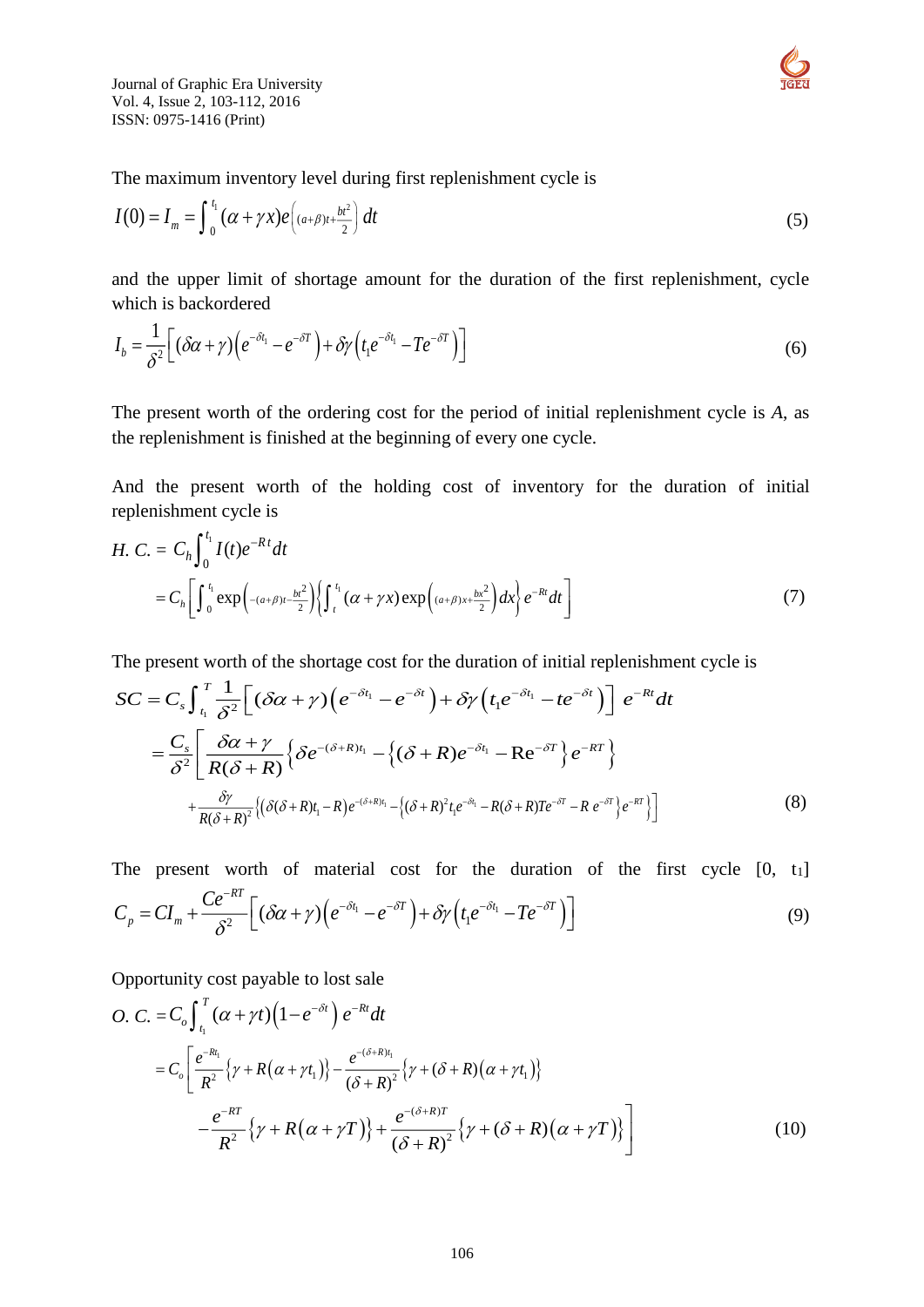Journal of Graphic Era University Vol. 4, Issue 2, 103-112, 2016 ISSN: 0975-1416 (Print)



Therefore, the present worth of total cost of the organization for the duration of the first replenishment cycle is

$$
TRC = A + H.C. + S.C. + C_p + O.C.
$$
\n(11)

The present worth of entirety cost of the organization over a fixed time horizon H is

TC (m, k) = 
$$
\sum_{j=1}^{m-1} TRC \ e^{-RjT} - Ae^{-RH} = TRC \left( \frac{1 - e^{-RH}}{1 - e^{-RH/m}} \right) - Ae^{-RH}
$$
 (12)

The present worth of entirety cost TC  $(n, k)$  is a function of two variables *n* and *k*, where n is a discrete variable and *k* is a continuous variable. For a known value of *n*, the essential condition for *TC* (*m*, *k*) to be minimized is  $\frac{dTC(m,k)}{dx} = 0$  $\frac{\partial (m, \kappa)}{\partial k} = 0$  which gives

$$
\frac{C_h H}{m} \left( \alpha + \frac{\gamma k H}{m} \right) \exp \left[ \left( a + \beta \right) \frac{k H}{m} + \frac{b}{2} \left( \frac{k H}{m} \right)^2 \right] \int_0^{\frac{k H}{m}} \exp \left[ -(a + \beta) t - \frac{bt^2}{2} \right] e^{-Rt} dt
$$
  
+
$$
\frac{C_s H}{\delta R m} \left[ (\delta \alpha + \gamma) \left\{ \exp \left( \frac{(\delta k + R) H}{m} \right) - \exp \left( \frac{(\delta + R) k H}{m} \right) \right\} - \gamma \left( 1 - \frac{\delta k H}{m} \right) \right\}
$$

$$
\times \exp \left( - \frac{(\delta k + R) H}{m} \right) + \frac{\gamma}{(\delta + R)} \left\{ \left\{ \delta - \left( \frac{\delta (\delta + R) k H}{m} - R \right) \right\} \exp \left( - \frac{(\delta + R) k H}{m} \right) \right\}
$$

$$
+ \frac{CH}{m} \left( \alpha + \frac{\gamma k H}{m} \right) \left[ \exp \left( (a + \beta) \frac{k H}{m} + \frac{b}{2} \left( \frac{k H}{m} \right)^2 \right) - \exp \left( \frac{(\delta k + R) H}{m} \right) \right]
$$

$$
\frac{C_o H}{m} \left( \alpha + \frac{\gamma k H}{m} \right) \left[ \exp \left( - \frac{(\delta + R) k H}{m} \right) - \exp \left( - \frac{R k H}{m} \right) \right] = 0 \tag{13}
$$

Provided the condition  $\frac{d^2}{dx^2}$  $\frac{d^2TC(m,k)}{n^2}>0$  $\frac{C(m,k)}{dk^2} > 0$  is satisfied (14)

Let  $(m^*, k^*)$  denote the best possible answer of *TC*  $(m, k)$  and  $(m, k(m))$ indicate the best possible result to  $TC(m, k)$  when *m* is known. If  $\tilde{m}$  is the least integer such that  $TC(\tilde{m}, k(\tilde{m}))$  is a lesser amount of  $TC(\tilde{m}, k(\tilde{m}))$  in the time  $\tilde{m}+1 < \tilde{m} < \tilde{m}+10$ . Subsequently we obtain  $(\tilde{m}, k(\tilde{m}))$ )) the same as the best possible result to  $TC(m, k(m))$ . Therefore  $(\tilde{m}, k(\tilde{m})) = (m^*, k^*)$ . Utilizing the best possible course of action explained above, we can get the highest inventory level and best possible order quantity to be

$$
I_m = \int_0^{\frac{k^2 H}{m^2}} (\alpha + \gamma x) \exp\left( (a + \beta) x + \frac{bx^2}{2} \right) dx \tag{15}
$$

and

$$
Q^* = \int_0^{\frac{k^*H}{m^*}} (\alpha + \gamma x) \exp\left( (a+\beta)x + \frac{bx^2}{2} \right) dx
$$
  
+ 
$$
\frac{1}{\delta^2} \left[ (\delta\alpha + \gamma) \left( e^{-\delta k^*H/m^*} - e^{-\delta H/m^*} \right) + \delta\gamma \left( \frac{k^*H}{m^*} e^{-\delta k^*H/m^*} - \frac{H}{m^*} e^{-\delta H/m^*} \right) \right]
$$
(16)

and behavior of total cost TC (m, k) with respect to time t shown in Figure 2.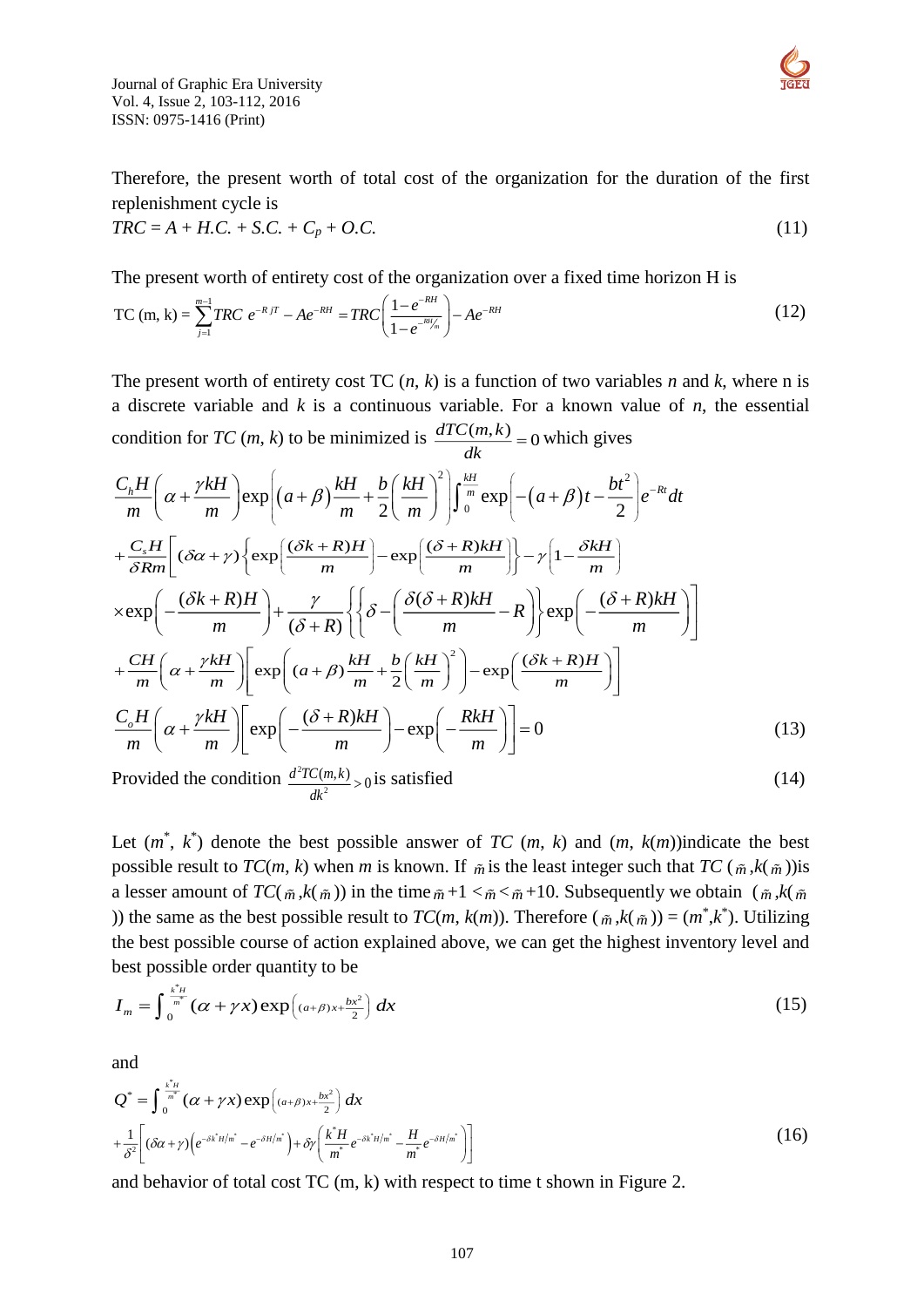

## **4. Numerical Analysis**

**Input data** The proposed model in this paper is illustrated by an example with  $\alpha = 500$ ,  $\beta =$ 0.05, γ = 0.5, $a = 0.1$ ,  $b = 0.01$ ,  $A = 300$ , C= 12/unit,  $C_h = 2$ /unit/year,  $C_s = 10$ /unit/year,  $C_o =$ 15/unit/year,  $R = 0.2$ ,  $\delta = 0.5$ ,  $H = 10$  year.

**Output Data** Appling the result process as explained above, the results are put into a Table 1. We noticed that the number of replenishments  $m = 18$ , the entirety cost  $TC(m, k)$  happen to least amount after seeing in Table 1 and Figure 3. Therefore the best possible values of *m* and *k* are  $m^* = 18$  and  $k^* = 0.551402$ , correspondingly, and the least amount of entirety cost *TC*( $m^*$ ,  $k^*$ ) = 30861.20. We after that contain  $T^* = H/m^* = 0.5556$ ,  $\tau_i^* = k^*T^* = 0.306334$ , and  $Q^*$  = 257.56.

# **5. Sensitivity Analysis**

We now study the effects of changes in the values of the system parameters on the different costs and the best possible entirety profit the consequences are summarized in Table 1 and Table 2.

#### **6. Observations**

From the Table 1 and Table 2, we observe following conclusion:

- (i) The one hundredth changes in the optimal cost is approximately the same for equally positive and negative changes of all the parameters except *C*, *C*s, *C*o*,* and *R*.
- (ii) It is seen that the model is more sensitive to a negative change than an equal positive change in either of the parameters *C*, *C*s, *C*o*,* and *R*.
- (iii) The optimal cost increases (decreases) and decreases (increases) with the increase (decrease) and decrease (increase) in the values of all the parameters *A*,  $a$ ,  $\alpha$ ,  $\beta$ ,  $C_h$ , and *δ.* But this trend is reversed for the parameter *R.*
- (iv) It is observed that the parameters  $C$ ,  $C_s$ ,  $C_o$ , and  $R$ . are highly sensitive to negative changes than an equal positive change.
- (v) It can be seen that the model is highly sensitive to changes in  $\alpha$ ,  $C$ , and  $R$ , and moderately sensitive to changes in *A*,  $C_s$ ,  $C_o$ . It has low sensitivity to *a*,  $\beta$ ,  $C_h$ ,  $\delta$ , and insensitive to *b.*
- (vi) From Table 2, we obtain that the effect of R on TC is moderately important for 50% below evaluation of R. It involves with the intention of the result of inflation and time value of cash on the present worth of total cost is very important.
- (vii) Combined effect of various realistic situations on total cost of the system with our model which is shown in Table 3.

# **7. Conclusion**

This study employs properly the traditional inventory lot-size model to allow for price raises i.e., inflation and time value of money. Due to high price rises and subsequent fast refuse in the purchasing power of money, particularly in the growing countries, the financial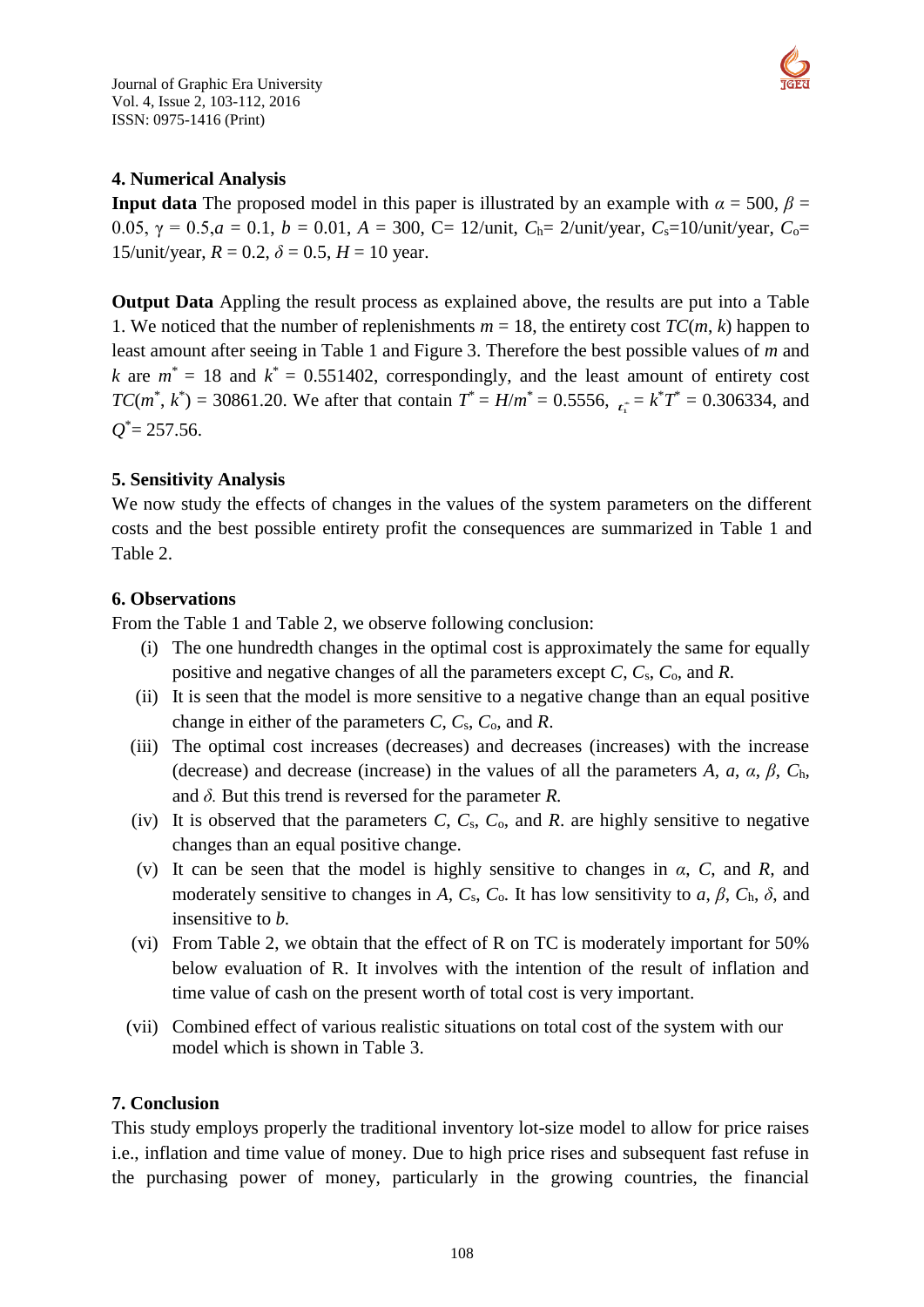



circumstances have been changed and so it is not possible to pay no awareness of the effect of the inflation and time value of money. The complexity of inventory systems under an inflationary environment has established interest in current years. This model will be beneficial because, the effect of R (net discount rate of inflation) on total coat C is quite significant for 50% over or under estimation of R. It implies that the effect of inflation and time value of money on present value of total cost is highly significant. The model is very useful in the retail business. It can be used for electronic components, fashionable clothes, domestic goods and other products. The future model includes numerous previous models as particular situation. The model can extend by considering pricing and quality strategies. Also, we could extend the deterministic model into a stochastic model.



**Figure 1. The graphical representation of inventory cycle**



**Figure** 2. Behavior of total cost  $TC(m, k)$  with time *t*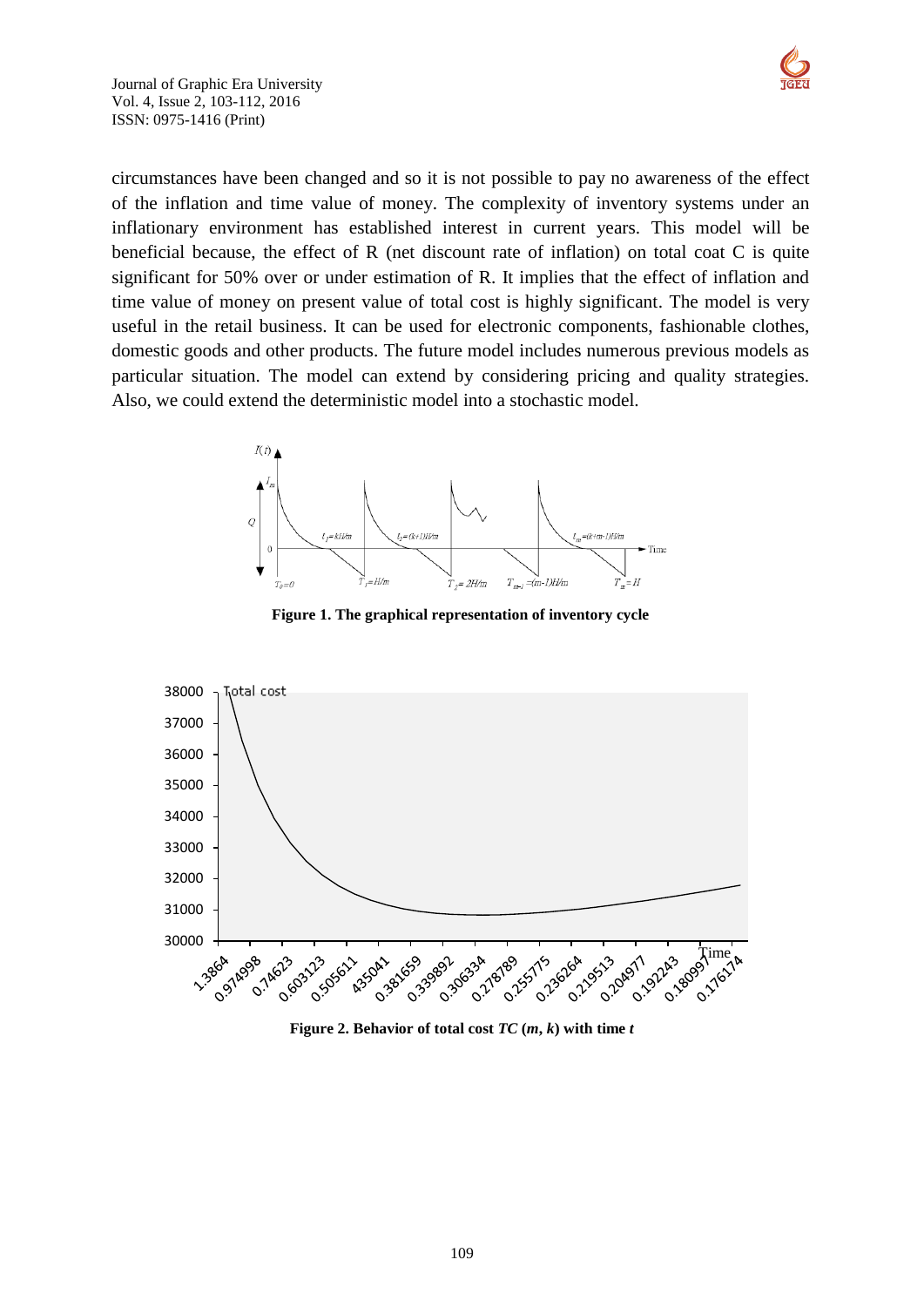





**Figure 3. Variation of total cost** *TC* **(***m***,** *k***) w.r.t. replenishment**

| M                        | k(m)                    | T         | $t_1$     | ${\mathcal{Q}}$ | TC(m, k)  |
|--------------------------|-------------------------|-----------|-----------|-----------------|-----------|
| $\mathbf{2}$             | 0.277281                | 5.0000    | 1.386400  | 1192.71         | 38371.20  |
| 3                        | 0.344346                | 3.3333    | 1.147820  | 1003.30         | 36445.30  |
| $\overline{\mathcal{L}}$ | 0.389999                | 2.5000    | 0.974998  | 854.27          | 35002.40  |
| 5                        | 0.422933                | 2.0000    | 0.845866  | 739.32          | 33944.10  |
| 6                        | 0.447738                | 1.6667    | 0.746230  | 649.61          | 33160.20  |
| 7                        | 0.467054                | 1.4286    | 0.667220  | 578.29          | 32571.50  |
| 8                        | 0.482498                | 1.2500    | 0.603123  | 520.50          | 32123.90  |
| 9                        | 0.495166                | 1.1111    | 0.550129  | 472.88          | 31780.80  |
| 10                       | 0.505611                | 1.0000    | 0.505611  | 433.04          | 31516.80  |
| 11                       | 0.514472                | 0.9091    | 0.467702  | 399.25          | 31314.10  |
| 12                       | 0.522049                | 0.8333    | 0435041   | 370.26          | 31159.40  |
| 13                       | 0.528602                | 0.7692    | 0.406617  | 345.13          | 31043.40  |
| 14                       | 0.534323                | 0.7143    | 0.381659  | 323.15          | 30958.60  |
| 15                       | 0.539359                | 0.6667    | 0.359573  | 303.78          | 30899.50  |
| 16                       | 0.543827                | 0.6250    | 0.339892  | 286.57          | 30861.80  |
| 17                       | 0.547817                | 0.5882    | 0.322245  | 271.18          | 30842.10  |
| $18^{\circ}$             | $0.551402$ <sup>*</sup> | $0.5556*$ | 0.306334* | 257.35*         | 30837.70* |
| 19                       | 0.554639                | 0.5263    | 0.291915  | 244.56          | 30846.30  |
| 20                       | 0.557577                | 0.5000    | 0.278789  | 233.51          | 30866.10  |
| 21                       | 0.560255                | 0.4762    | 0.266788  | 223.16          | 30895.70  |
| 22                       | 0.562706                | 0.4545    | 0.255775  | 213.68          | 30933.80  |
| 23                       | 0.564958                | 0.4348    | 0.245634  | 204.97          | 30979.40  |
| 24                       | 0567034                 | 0.4167    | 0.236264  | 196.94          | 31031.60  |
| 25                       | 0.568954                | 0.4000    | 0.227582  | 189.52          | 31089.70  |
| 26                       | 0.570735                | 0.3846    | 0.219513  | 182.63          | 31152.90  |
| 27                       | 0.572391                | 0.3704    | 0.211997  | 176.22          | 31226.40  |
| 28                       | 0.573935                | 0.3571    | 0.204977  | 170.24          | 31293.00  |

**Table 1. Sensitivity analysis with respect to replenishment**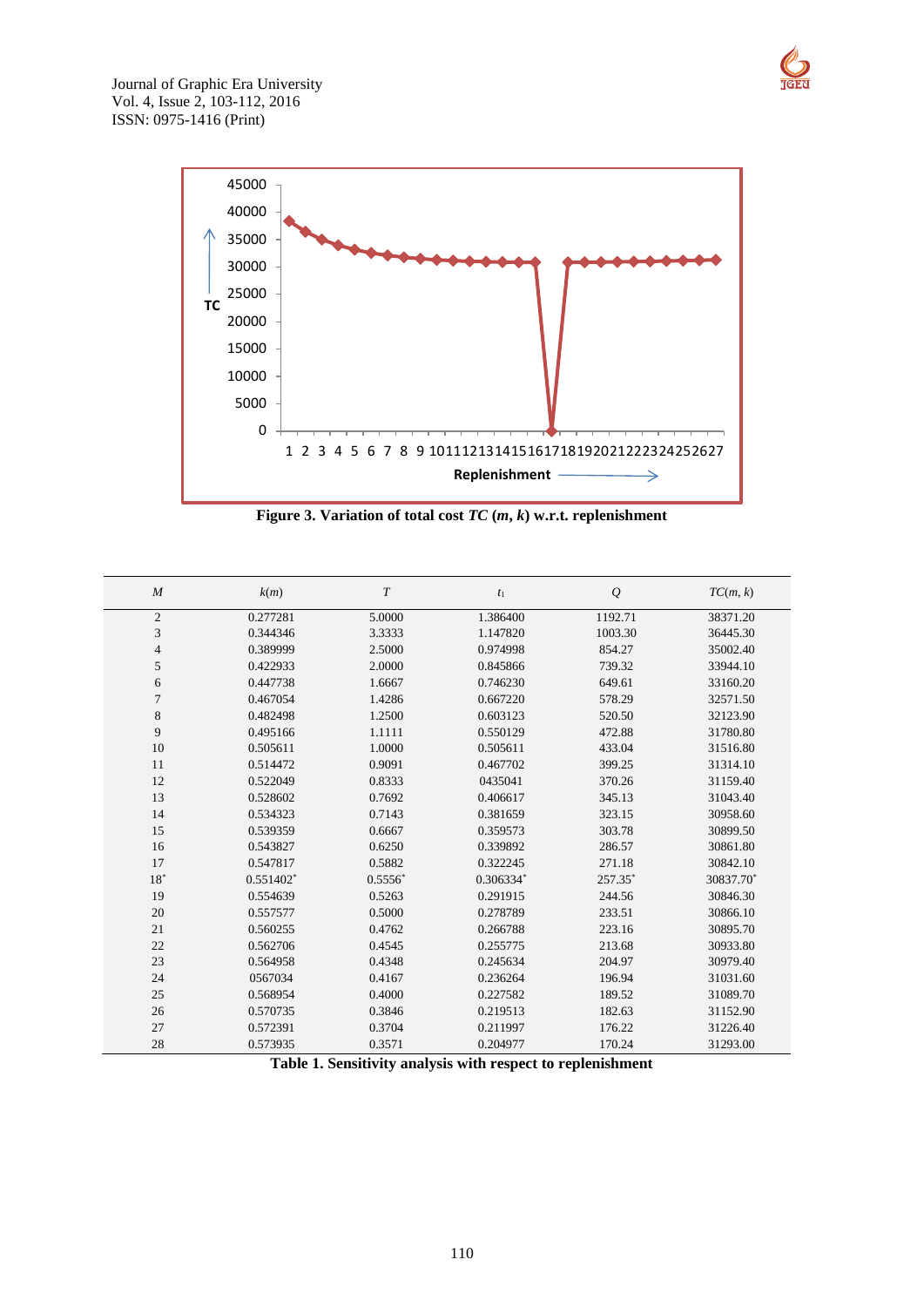



**Table 2. Sensitivity analyses with respect to different parameters**

| Particular situation | $m^*$ | $k^*$    |          | $T^*$  | Order quantity<br>$Q^*$ (units) | Present worth total cost<br>$TC^*(m, k)$ |
|----------------------|-------|----------|----------|--------|---------------------------------|------------------------------------------|
| Our example          | 18    | 0.551402 | 0.306334 | 0.5556 | 257.56                          | 30861.20                                 |
| When $R = 0$         | 16    | 0.750363 | 0.468977 | 0.6250 | 302.74                          | 69669.60                                 |
| When $b = 0$         | 18    | 0.552326 | 0.306848 | 0.5556 | 257.58                          | 30858.70                                 |
| When $\beta = 0$     | 17    | 0.579338 | 0.340787 | 0.5882 | 271.81                          | 30732.70                                 |
| When $\gamma = 0$    | 18    | 0.551402 | 0.306334 | 0.5556 | 257.29                          | 30829.90                                 |

**Table 3. Comparison of the effect for the above particular situation**